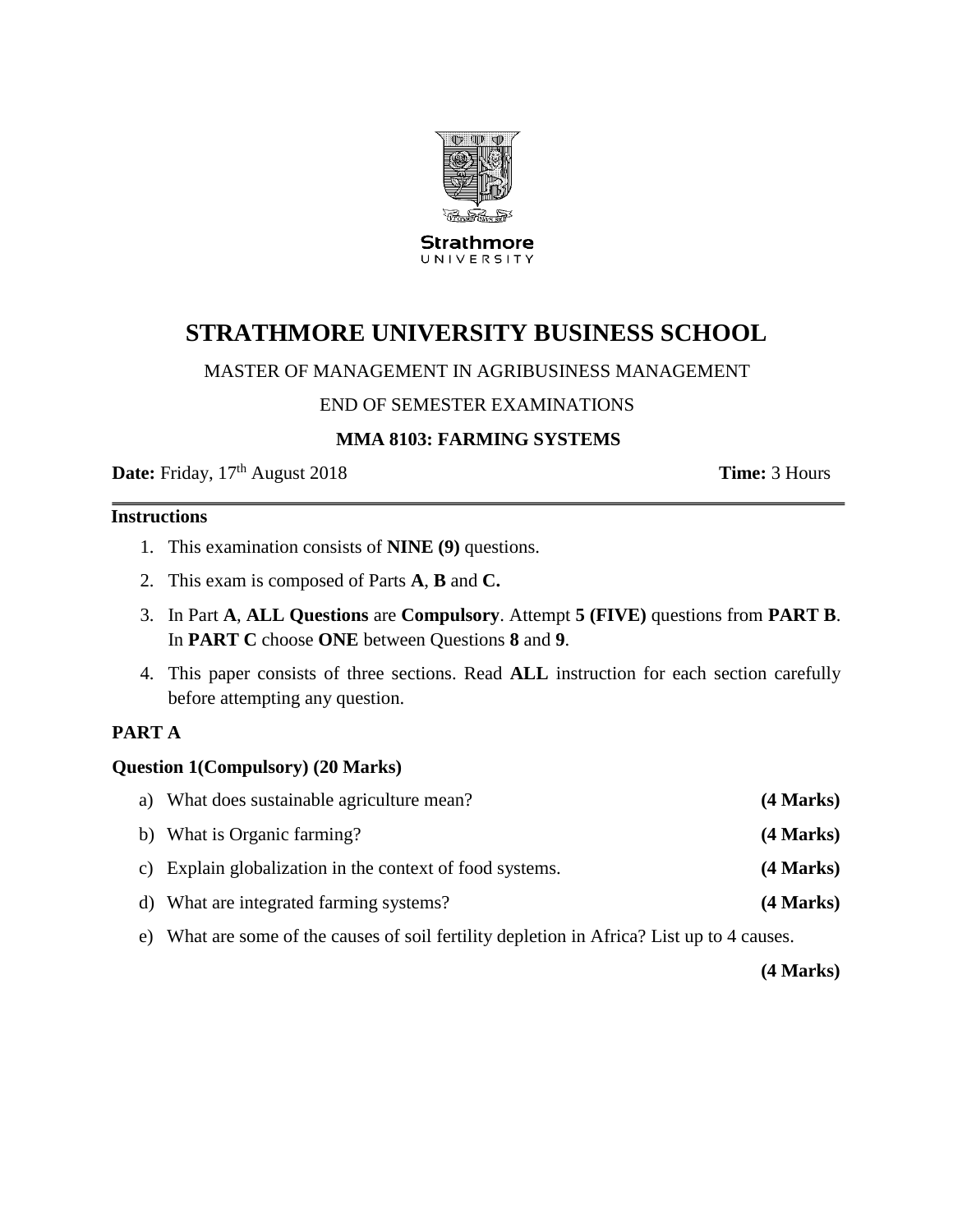# **PART B (40 Marks)**

# **Question 2 (8 Marks)**

Outline how can nutrient use efficiency be optimized to alleviate the poor soil fertility in most African farms?

#### **Question 3 (8 Marks)**

How can the potential of smallholder rain fed agriculture be unlocked especially with regard to sustainable water management?

# **Question 4 (8 Marks)**

Describe how current farming systems in sub-Saharan Africa may evolve in the next 32 years?

# **Question 5 (8 Marks)**

Characterize the different elements of an integrated pest management approach?

# **Question 6 (8 Marks)**

Are pastoral livestock systems a historical artefact whose time is long past? Give a brief explanation of your position on the matter.

# **Question 7 (8 Marks)**

Why are low input integrated crop-livestock systems more resilient than intensive monoculture systems?

# **PART C (40 Marks)**

Read the following passage and Answer **ONLY ONE** of the **TWO** questions provided

# **UNGA WARS: Enhancing Food Security in a Kenyan Village**

Okwiri sat at the corner of his house, his back resting on his mud-walled hut and the hard verandah floor biting into his worn trousers. He stared intently at his *kabambe* phone, his heel digging into the ground in front of him. A thick slimy phlegm shot from his dry lips, landing unceremoniously at his feet. He looked at it disinterestedly, his jaws chewing ferociously at a peeled *lusiola* tree branch. Aah, I need a new brush, he thought, flinging the now heavily mangled stick across the yard. He was in a bad mood, and even the family dog Junior didn't dare approach him. He wagged his tail apprehensively from a distance, his eyes locked on the mad stare from his owner. Okwiri could not believe what he was reading! An SMS had just arrived from his son Nadebu in Mombasa. The government subsidized Unga had just hit the shelves in the local *duka*, and everybody was rejoicing. A two-kilogram pack of flour was now retailing at 90 shillings in all stores. The SMS read "*As part of the Government's food subsidy programme which seeks to reverse the recent rise in prices of essential food commodities; It is notified to the public that effective Wednesday, the government has partnered with various millers to offer white maize flour at subsidized rates across the country*". To ensure that these prices are maintained, the government had allowed maize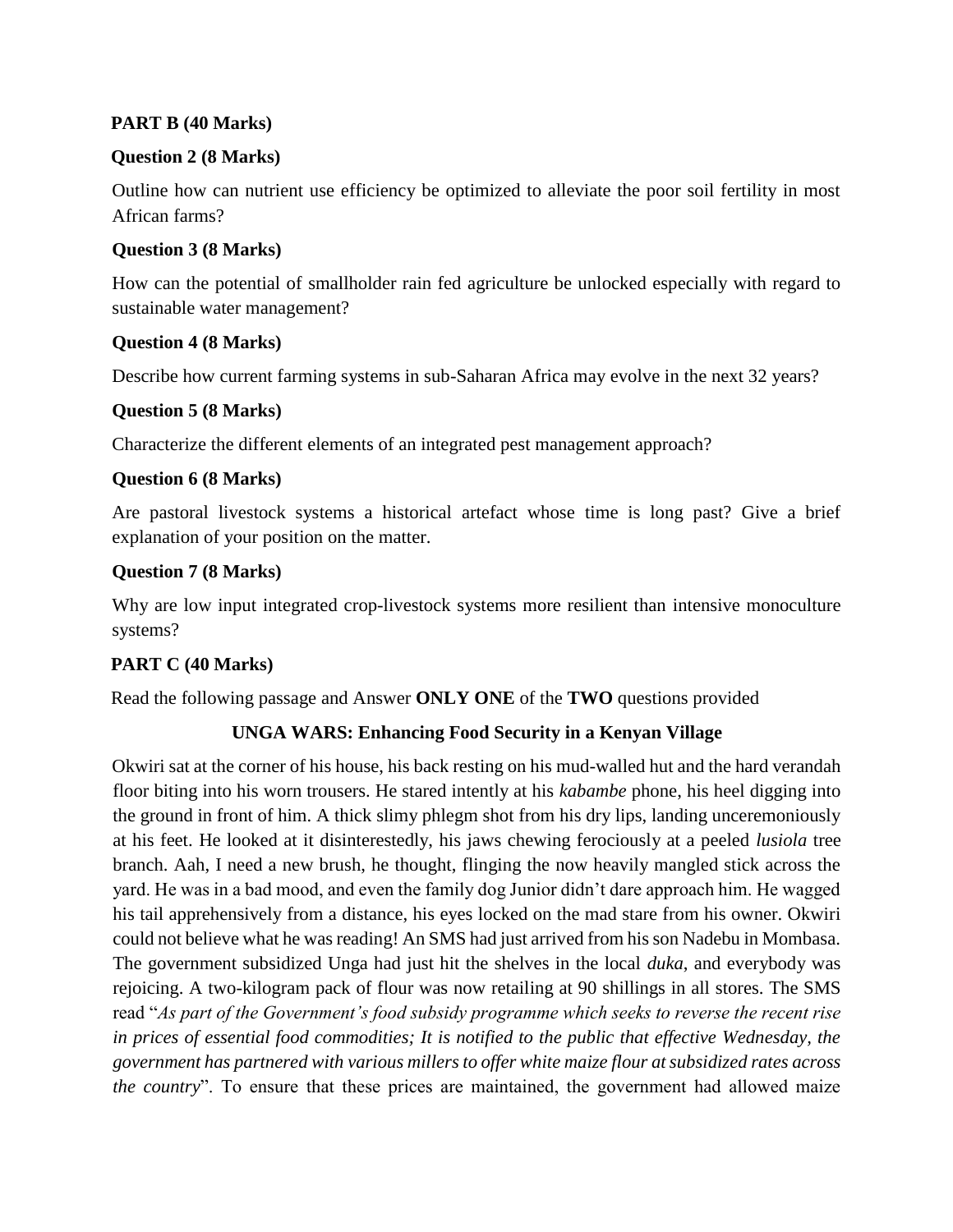imports as a matter of emergency to avert a national disaster. "Disaster my foot", Okwiri hissed. "Oh God, I am finished". He couldn't believe his eyes. He swept his gnarly fingers across his face, a cold sweat running down his brow, and let out a loud sigh, which sounded more like a growl from a wounded pig. Junior whimpered and moved a step back. Things were bad. Six billion shilling was what the government was spending to subsidize a few importers and millers. "Do you imagine what that money could have done had it been given to farmers to buy inputs at the beginning of the season"? Okwiri shouted, pointed at a nonexistent government official.

The mid-afternoon sun was hot, as was characteristic of this time in Magombe village. The heat from the ground radiated hot air, which made things in the distance seem to waltz lazily in response to an imaginary drumbeat. Only that the rhythm also made the eyelids feel heavy, an unwilling partner in the ride to Lalaland. Most people were actually taking naps under the protection of mango trees in their *boma*, their wide and majestic canopies providing shade and enviable coolness. But Okwiri was not sleepy today. His rumbling stomach did not give him peace of mind to indulge in sleep. It was as if needles were playing hide and seek on his body, everywhere. The sugarless porridge he had eaten in the morning seemed to have disappeared to some unknown place too early. He was glad his youngest son and daughter were in school and weren't coming home for lunch. There was nothing to eat today. Even the cockroaches and flies in the kitchen were wondering what wasn't cooking. This time round, times were hard. The hunger season had come back to tease them again.

The irony of it was that his granary was full with supplies of maize and sorghum. His problem was that he couldn't sell his stock at a price above his input costs. Since he got training from Kilimo

Biashara, an agribusiness company helping farmers to farm smarter, he was very conscious of the costs of his inputs and profit margins. The middlemen had been hounding him to sell, but their prices were too low for him to accept the offer. He knew that a few months after the harvest, the glut would be over and he could sell his grain stocks at a good price. But now, all those hopes had suddenly vanished with a single big government stroke. The local MCA had informed them that the government had declared the drought a national disaster and ordered for maize and sugar to be imported. Now, there was this maize from Mexico and even more from Uganda. The situation was so bad that Kudedi, his cousin in Kitale, couldn't not sell his truckload of maize to the national cereals board grain silos because they were already full.

Okwiri consoled himself that his case was not as bad as his neighbor Okuloki. Okuloki was so angry that he had decided to burn all the sugarcane after reports reached him that the sugar factory wasn't going to buy any cane this year. His cane was overgrown at 22 months and all that waiting had been in vain. He had borrowed a lot of money to send his sons to a boarding school in Kakamega. He knew that if the sugarcane miller paid him for his 10 acres of cane, he would have enough money to pay back his loans and buy a few more dairy cows he had been craving. But that was not to be. In fact, it was said that the factory had imported so much sugar that it didn't have to crush any cane for the next two years. Rumour had it that the sugar was not fit for human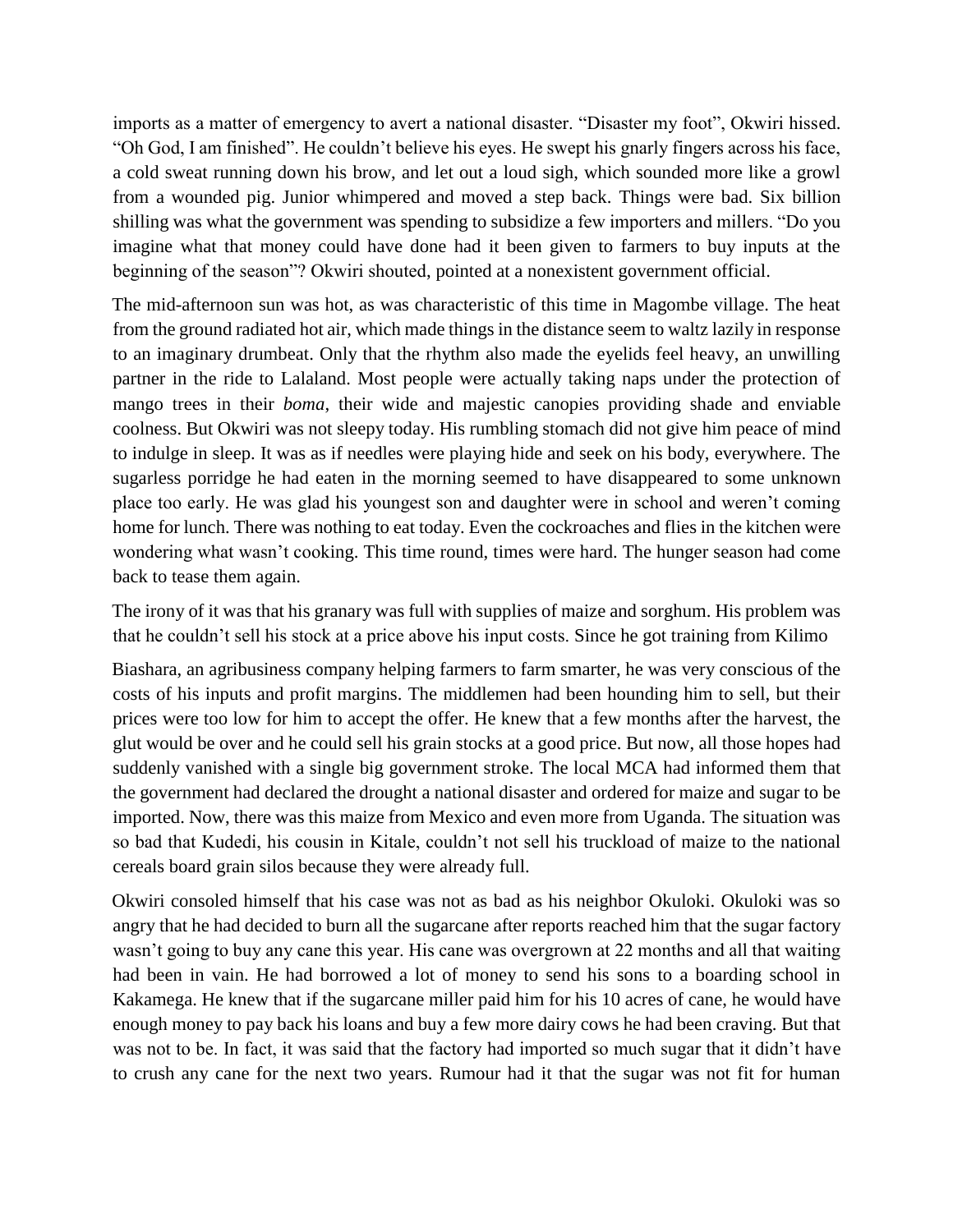consumption and had some rare metals like mercury and lead. Eish! was that even possible, with all the regulatory bodies and safety checks at the Mombasa port? Aah. In these places, people talk and it probably was not true, just a figment of imagination from disappointed farmers.

As Okwiri swatted a fly, his mood became even more pensive. An evil spirit was haunting the land, he thought to himself. They needed to call the elders for a cleansing ceremony. It had been three years of disaster after disaster, and the village was at breaking point. First was the longest drought they had seen. That was tough. The drought was so bad they had to survive on meals of immature pawpaw and local vegetables, to lubricate the journey for the cassava ugali. A few people harvested beans but nobody harvested any maize. Then came the army worms. They appeared from nowhere and nobody seemed to know what to do. Some people sprayed ash, others were using bitter herbs but nothing seemed to worked. Even those who bought chemicals recommended by the government over the radio were not spared. The worms were so destructive, they ate most of the grain crop. Only Nangoma got something. She is a witch you know. Very active at night. I hear she used to work on her maize farm at night, spraying this and that. Clearly it must have been some secret potion which she didn't want people to see during the day. But she was generous, so everyone left her alone. However, her harvest, 30 bags from her one acre was decimated by Osama, some crazy beetle that destroys stored maize and dried cassava. The farmers in the village couldn't afford those fancy bags that keep Osama away. This year the weather was kind. Actually, most of us in the village had a bumper harvest. Everyone was excited, even when we heard that a lot of cheaper maize was coming in from Uganda. Given the demand, our crop would still fetch a tidy price. And then our boat sank. Just when we thought we had finally cheated hunger! I just want to take care of my family. Have enough food for the year and sell the excess, get enough money to send these kids to school. Now what!

Okwiri had been an excited man this year. He had planted early, because he had decided not to wait for the subsidized fertilizer from the government. It always came late and sometime it did not work. Many farmers had become skeptical of that fertilizer because their crops always yielded less than those who bought from the local agrovet. You also have to travel more than 40km to get a maximum of three 90kg bags, not enough for most people. It wasn't worth it. This year, he didn't want to take chances, especially after his Kilimo Biashara training. He was determined to make it. He had planted two acres, one and a half acres on maize and half an acre on sorghum. He had harvested 40 bags of maize and 20 bags of sorghum. He was pretty happy with his efforts and expected to have some good profit. Now it was all gone.

Okwiri stood up and lazily looked at his flock of Kuroiler chicken. A wry smile pursed his lips for a fleeting second as he sized up the big cock chasing a cockroach from the house. You are going to be dinner today, my friend! That was a wise decision his wife had made, buying the chicken. They had been their one constant stream of income for a couple of months now. The initial 20 birds she had bought had grown to 70 in a few months and sales from the eggs had ensured that his wife wasn't bothering him with requests for money to buy household items like soap, salt and